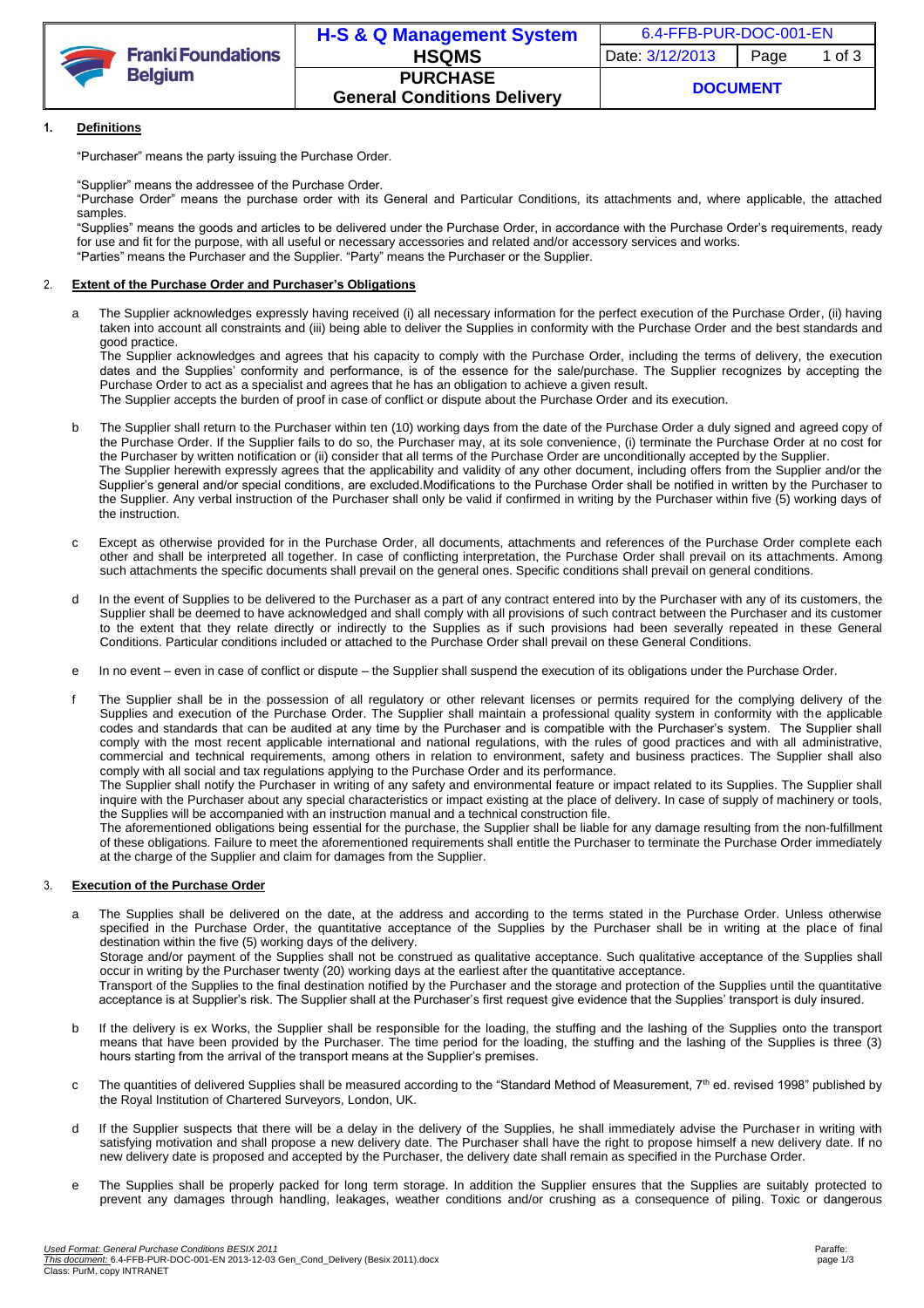|  | <b>Franki Foundations</b><br><b>Belgium</b> | H-S & Q Management System          | 6.4-FFB-PUR-DOC-001-EN |      |        |
|--|---------------------------------------------|------------------------------------|------------------------|------|--------|
|  |                                             | <b>HSQMS</b>                       | Date: 3/12/2013        | Page | 2 of 3 |
|  |                                             | <b>PURCHASE</b>                    | <b>DOCUMENT</b>        |      |        |
|  |                                             | <b>General Conditions Delivery</b> |                        |      |        |

Supplies shall be packed and marked according to I.M.C.O. (for sea transport), A.D.R. (for road transport) or I.A.T.A. (for air transport) guidelines. The Supplier shall clearly mark the outside of each package with the Supplier's name and full details of the destination in

accordance with the Purchase Order. The Supplier will include a packing note stating the content of each consignment and inform the Purchaser in writing of each delivery, specifying the means of transport, content, weight, Purchaser in writing of each delivery, specifying the means of transport, content, weight, number or volume as appropriate. otherwise provided for in the Purchase Order, all packaging (including packing cases, pallets, boxes, big bags, tins drums and wrappings) supplied by the Supplier shall be considered as being the property of the Purchaser.

f The Purchaser may inspect and test the Supplies at any time during or after manufacture. The Supplier shall furnish at no charge all reasonable facilities and assistance for the inspections or tests by inspectors who are appointed to that effect by the Purchaser. These inspections and tests may be carried out at the Supplier's premises or at any other place deemed appropriate by the Purchaser. These inspections and tests by the Purchaser cannot be deemed to be an acceptance of the Supplies by the Purchaser and do not relieve the Supplier of any of its obligations and responsibilities.

#### 4. **Purchaser's and Supplier's Liabilities**

a The Supplier shall guarantee that the Supplies includes all related intellectual and industrial property rights and that the Supplies and that the use of the Supplies shall not infringe any patent, trademark, industrial or intellectual property rights of third parties. The Supplier shall indemnify the Purchaser against and from all actions, suits, claims, demands, costs, charges, expenses arising out of the negligence, infringement of intellectual property rights, breach of statutory duty, defective design, materials or workmanship by the Supplier, his subcontractors, agents or servants. Save when the Purchaser provides the plans itself, the Supplier shall be responsible for the payment of patent and/or trademark rights.

The Supplier shall indemnify and hold the Purchaser harmless against and from any third parties' claim related to the Supplies or working methods and any direct or indirect prejudice incurred in relation to the above.

- b. The Supplier acknowledges that the Supplies manufactured in accordance with drawings or samples supplied by the Purchaser are covered by the exclusive Purchaser's intellectual property rights and the Supplier shall not at any time manufacture such Supplies or parts thereof for any third party.
- c. Without prejudice to the Purchaser's rights to reject the Supplies under the Purchase Order, title to the Supplies passes to the Purchaser as soon as any material or element to be integrated in the Supplies are identified, including in the Supplier's premises, and at the latest when the Supplies are delivered at the address specified in the Purchase Order. The Supplier shall keep the risk to the Supplies until their qualitative acceptance by the Purchaser.
- d. Without prejudice to any right of the Purchaser according to the Purchase Order and/or by law, the Supplier warrants that: (i) the Supplies are free from any default and defect and are in conformity with the requirements of the Purchase Order
	- (ii) save as otherwise provided for in the Purchase Order, the Supplies shall during a period of three (3) years (or a longer period if mandatory by law) from qualitative acceptance of the Supplies by the Purchaser be and remain free from (i) any defect of materials, workmanship, design, conception or construction, (ii) any defects in the functioning or performances, or (iii) any other defect. During above mentioned period, the Supplier shall as soon as possible remedy the defects by repairing or replacing at Purchaser's choice the defective Supplies considered by the Purchaser as being defective at the first request of the Purchaser. All costs, including dismantling, reassembling, erection, installation, commissioning and transport will remain at the Supplier's charge. With such replacement a new warranty period starts for the Supplies replaced for the same time period as mentioned in this clause. If the Supplier fails to replace the Supplies, the Purchaser has the right to reject (part of) the Supplies and to terminate the Purchase Order. In that event the Supplier will reimburse in full to the Purchaser any amount paid by the Purchaser for the rejected Supplies, without prejudice to the Purchaser's right for full compensation of all prejudice.
- e. If the Supplier fails
	- (i) to deliver any of the Supplies within the period specified in the Purchase Order, or
	- (ii) to deliver the replacement supplies within the time required, or
	- (iii) to comply with the Purchaser's packaging or other instructions, and/or
	- (iv) to load, stuff and lash the Supplies in the transports units properly and within the time specified, the Supplier shall be liable to make good to the Purchaser all losses and damages, including any reasonable amount paid by the Purchaser to replace the Supplies and/or limit the delay, as incurred by the Purchaser at the occasion of such failure. The losses and damages include amongst others the cost of the consequential idle time of the Purchaser' personnel, installations, plant and machinery, including the consequential loss of profit and penalties and/or the compensations due by the Purchaser to its client.
- f. Any delay in the Supplies' delivery shall entitle the Purchaser, without requiring any formal notice,
	- (i) to cancel all or part of the Purchase Order and/or
	- (ii) to substitute the Supplier at its costs and risk and/or (iii) unless otherwise provided for in the Purchase Order, to apply automatically a penalty equal to two percent (2%) of the overall value of the Purchase Order per commenced week of delay up to a maximum of fifteen percent (15%) of the overall value of the Purchase Order and in case of higher prejudice to receive full compensation of its prejudice.

## **5. Price and Payment**

- a. The prices and/or rates for the Supplies stated in the Purchase Order are fixed and all-in (including all taxes, rights or costs). The prices and/or rates cannot be revised. Only the VAT is in addition to the prices and/or rates according to the Purchase Order.
- b. The Purchaser has the right to set off any amount due to him by the Supplier with any amount he may owe to the Supplier under the Purchase Order or otherwise.
- c. In addition to any information required by the governing law, all invoices shall contain at the very least the following details: Purchaser's references, bank account information, object, date and references of the Purchase Order, a precise description of the related (part of) the Supplies, down payment or balance required and their level of completion of the Purchase Order to which it is related. Any invoice relating to the Purchase Order issued by the Supplier will be accompanied by written evidence that the Supplies have been delivered duly signed by an